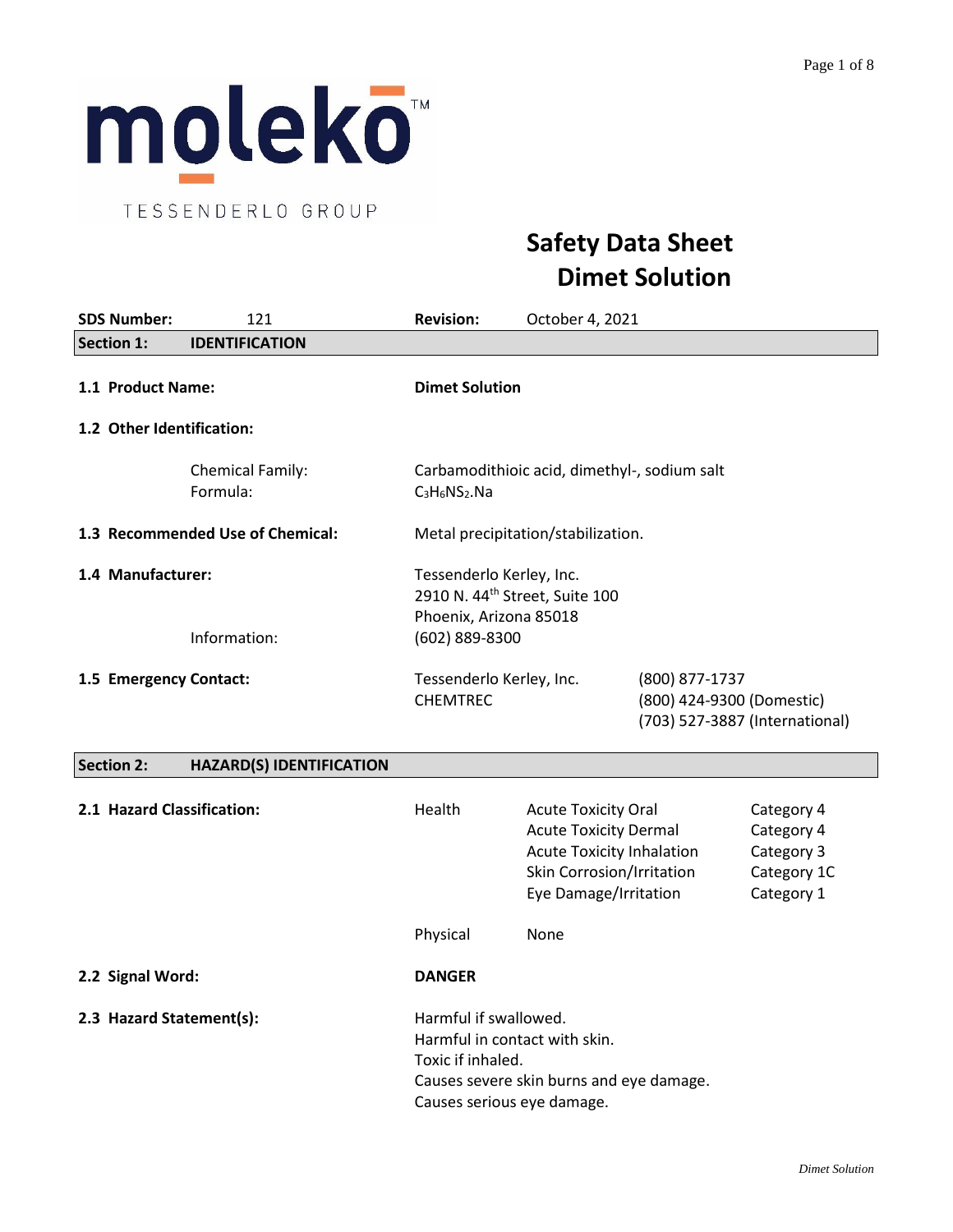

|  | $2.4$ Symbol(s): |  |  |  |
|--|------------------|--|--|--|
|--|------------------|--|--|--|

| 2.5 Precautionary Statement(s): | If swallowed: Rinse mouth. Do NOT induce vomiting. Call a poison<br>center/doctor/regional medical center if you feel unwell.<br>If on skin (or hair): Wash with plenty of water. Call a poison<br>center/doctor/regional medical center if you feel unwell. Take off contaminated<br>clothing and wash it before reuse.<br>If inhaled: Remove person to fresh air and keep comfortable for breathing.<br>Call a poison center/doctor/regional medical center.<br>If in eyes: Rinse cautiously with water for several minutes. Remove contact<br>lenses, if present and easy to do. Continue rinsing. Immediately call a poison<br>center/doctor/regional medical center.<br>Do not breath fumes/gas/mist/vapors/spray.<br>Wear neoprene rubber gloves, chemical suit, boots, chemical goggles and full-<br>face shield.<br>Wash hands/face thoroughly after handling. Do not eat, drink or smoke when<br>using product.<br>Use only outdoors or in well-ventilated area. Store in a well-ventilated place.<br>Keep container tightly closed. Store locked up.<br>Dispose of contents/container to chemical waste facility in accordance with<br>local/regional/federal regulations. |
|---------------------------------|--------------------------------------------------------------------------------------------------------------------------------------------------------------------------------------------------------------------------------------------------------------------------------------------------------------------------------------------------------------------------------------------------------------------------------------------------------------------------------------------------------------------------------------------------------------------------------------------------------------------------------------------------------------------------------------------------------------------------------------------------------------------------------------------------------------------------------------------------------------------------------------------------------------------------------------------------------------------------------------------------------------------------------------------------------------------------------------------------------------------------------------------------------------------------------------|
|                                 | Do not allow release to aquatic waterways                                                                                                                                                                                                                                                                                                                                                                                                                                                                                                                                                                                                                                                                                                                                                                                                                                                                                                                                                                                                                                                                                                                                            |

- **2.6 Unclassified Hazard(s):** Aquatic Toxicity
- **2.7 Unknown Toxicity Ingredient:** None

# **Section 3: COMPOSITION/INFORMATION on INGREDIENTS**

# **3.1 Chemical Ingredients:** (See Section 8 for exposure guidelines)

| Chemical                                        | <b>Synonym Common Name</b>        | CAS No.   | <b>EINECS No.</b> | % by Wt.    |
|-------------------------------------------------|-----------------------------------|-----------|-------------------|-------------|
| Carbamodithioic acid,<br>dimethyl-, sodium salt | Sodium<br>dimethyldithiocarbamate | 128-04-1  | 204-876-7         | 39-41       |
| Water                                           | Water                             | 7732-18-5 | 231-791-2         | Remaining % |

#### **Section 4: FIRST AID MEASURES**

#### **4.1 Symptoms/Effects:**

| Acute:                | Eye contact may cause eye irritation and a burning sensation and lead to severe corneal<br>damage. Skin contact will cause skin irritation and result in skin corrosion.                                                                         |
|-----------------------|--------------------------------------------------------------------------------------------------------------------------------------------------------------------------------------------------------------------------------------------------|
| Chronic:<br>4.2 Eyes: | No known chronic effects.<br>Immediately flush with large quantities of water for 15 minutes. Hold eyelids apart during<br>irrigation to ensure thorough flushing of the entire area of the eye and lids. Obtain<br>immediate medical attention. |
| 4.3 Skin:             | Immediately flush with large quantities of water. Remove contaminated clothing under a                                                                                                                                                           |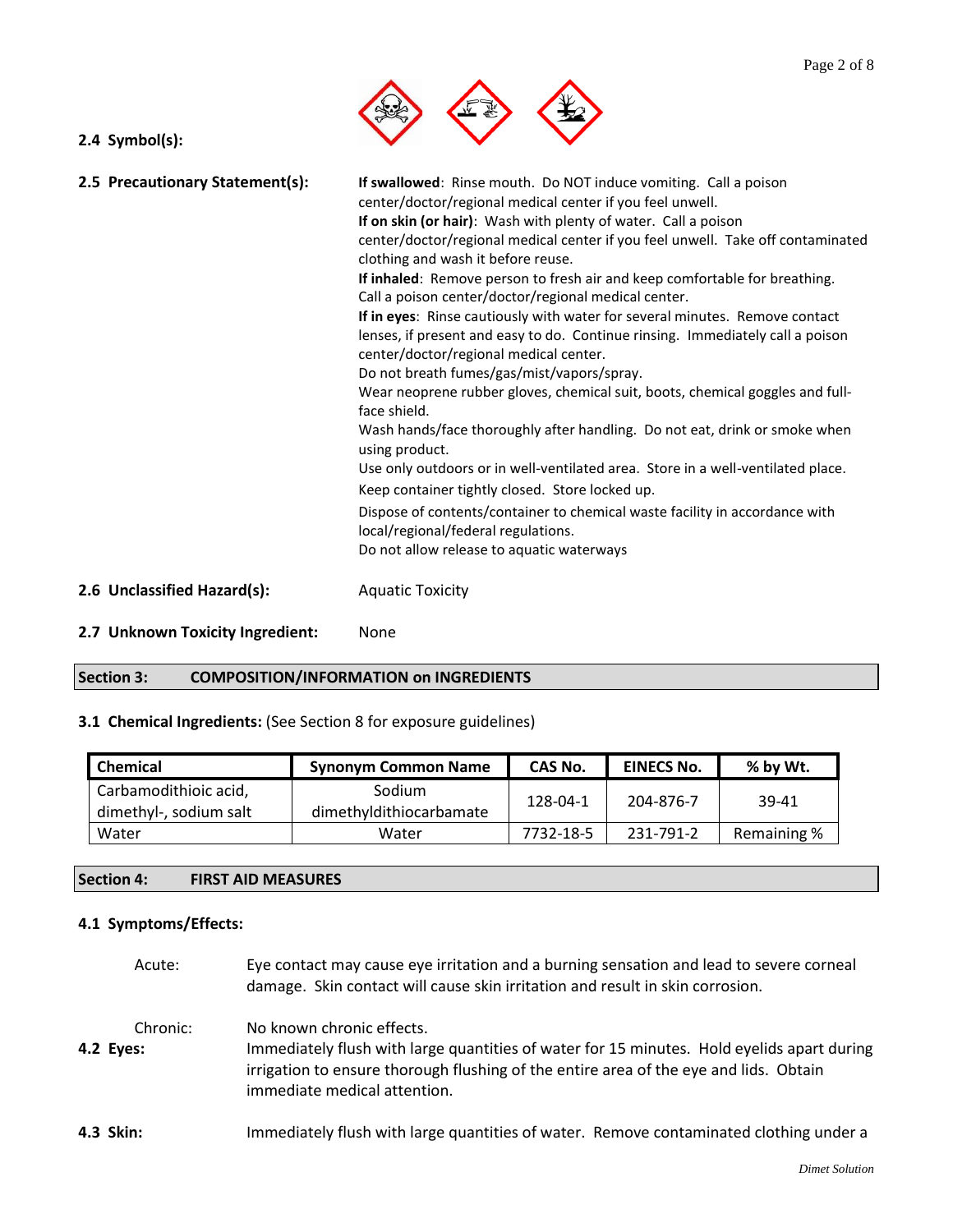safety shower. Continue rinsing. Obtain immediate medical attention.

- **4.4 Ingestion:** DO NOT INDUCE VOMITING.If victim is conscious, give 2 to 4 glasses of water. If vomiting does occur, continue to give fluids. Obtain immediate medical attention.
- **4.5 Inhalation:** Remove victim from contaminated atmosphere. If breathing is labored, administer Oxygen. If breathing has ceased, clear airway and start CPR. Obtain immediate medical attention.
- **Section 5: FIRE FIGHTING MEASURES**

#### **5.1 Flammable Properties:** (See Section 9, for additional flammable properties)

| NFPA: | Health - 3 | Flammability - 1 | Reactivity - 1 |
|-------|------------|------------------|----------------|
|-------|------------|------------------|----------------|

#### **5.2 Extinguishing Media:**

- **5.2.1 Suitable Extinguishing Media:** Not flammable, use media suitable for combustibles involved in fire.
- **5.2.2 Unsuitable Extinguishing Media:** Not applicable.

#### **5.3 Protection of Firefighters:**

**5.3.1 Specific Hazards Arising from the Chemical:**

| <b>Physical Hazards:</b> | Heating solution will cause Carbon disulfide and/or<br>Dimethylamine vapors to be evolved.                                                                              |
|--------------------------|-------------------------------------------------------------------------------------------------------------------------------------------------------------------------|
| <b>Chemical Hazards:</b> | Mixture with acids or acidic materials will cause Carbon disulfide<br>and/or Dimethylamine vapors to be evolved. These vapors may<br>cause flammable mixtures with air. |

#### **5.3.2 Protective Equipment and Precautions for Firefighters:**

Firefighters should wear self-contained breathing apparatus (SCBA) and full fire-fighting turnout gear. Keep containers/storage vessels in fire area cooled with water spray.

#### **Section 6: ACCIDENTAL RELEASE MEASURES**

| <b>6.1 Personal Precautions:</b>      | Use personal protective equipment specified in Section 8. Isolate the<br>release area and deny entry to unnecessary, unprotected and untrained<br>personnel. |
|---------------------------------------|--------------------------------------------------------------------------------------------------------------------------------------------------------------|
| <b>6.2 Environmental Precautions:</b> | Keep out of "waters of the United States" because of aquatic toxicity<br>(See Section 12).                                                                   |

**6.3 Methods of Containment:**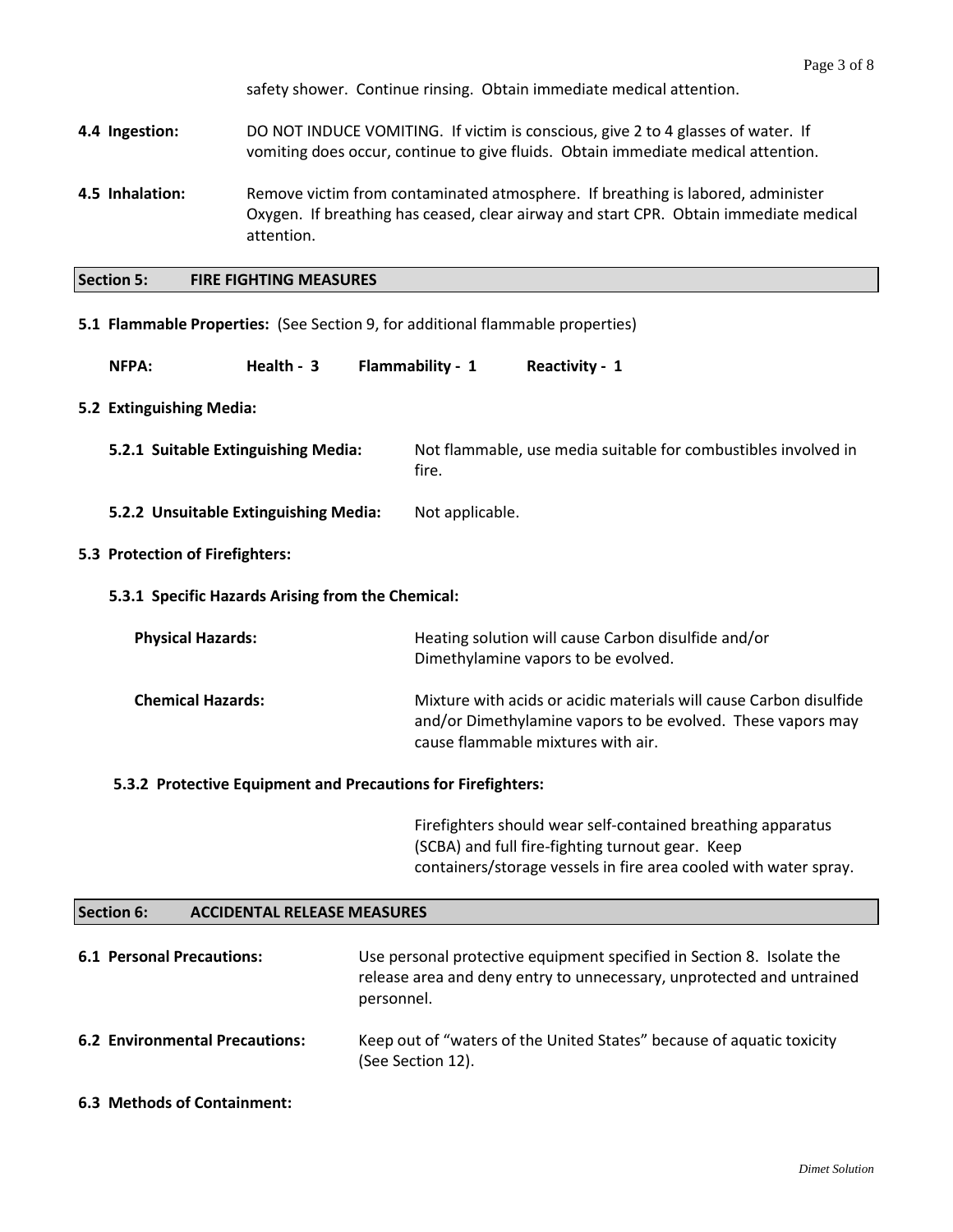|                                                  | Page 4 of 8                                                                                                                                                                                                                           |
|--------------------------------------------------|---------------------------------------------------------------------------------------------------------------------------------------------------------------------------------------------------------------------------------------|
| <b>Small Release:</b>                            | Confine and absorb small releases with sand, earth or other inert<br>absorbents.                                                                                                                                                      |
| Large Release:                                   | Shut off release if safe to do so. Dike spill area with earth, sand or other<br>inert absorbents to prevent runoff into surface waterways (aquatic<br>toxicity), storm drains or sewers.                                              |
| 6.4 Method for Cleanup:                          |                                                                                                                                                                                                                                       |
| <b>Small Release:</b>                            | For small areas shovel up absorbed material and place contaminated<br>product and soil in suitable container for proper waste disposal.                                                                                               |
| Large Release:                                   | Recover as much of the spilled product as possible with air-operated<br>diaphragm pump and hoses. Use as originally intended or if unusable,<br>dispose of as a chemical waste. Treat remaining material as a small<br>release above. |
| <b>HANDLING and STORAGE</b><br><b>Section 7:</b> |                                                                                                                                                                                                                                       |
| 7.1 Handling:                                    | Avoid contact with eyes/skin. Handle only in enclosed containers. Use<br>outdoors or in a well-ventilated area. Wash thoroughly after handling.                                                                                       |

**7.2 Storage:** Store locked up in well ventilated areas. Keep containers tightly closed when not in use. Do not store combustibles in the area of storage vessels. Keep away from any sources of heat or flame. Store totes and smaller containers out of direct sunlight at moderate temperatures.

Avoid breathing of vapors.

#### **Section 8: EXPOSURE CONTROLS/PERSONAL PROTECTION**

#### **8.1 Exposure Guidelines:**

| Chemical                                        | <b>OSHA PELS</b> |                  |             | <b>ACGIH TLVs</b> |
|-------------------------------------------------|------------------|------------------|-------------|-------------------|
|                                                 | TWA              | <b>STEL</b>      | TWA         | <b>STEL</b>       |
| Carbon disulfide                                | 20 ppm           | 30 ppm (Ceiling) | 1 ppm       | None              |
| Dimethylamine                                   | 10 ppm           | <b>None</b>      | 5 ppm       | 15 ppm            |
| Carbamodithioic acid,<br>dimethyl-, sodium salt | None             | None             | None        | None              |
| Water                                           | None             | None             | <b>None</b> | None              |

**8.2 Engineering Controls:** Use adequate exhaust ventilation to prevent inhalation of product vapors. Keep eye wash/safety shower in areas where product is commonly handled.

#### **8.3 Personal Protective Equipment (PPE):**

**8.3.1 Eye/Face Protection:** Chemical goggles and a full face shield.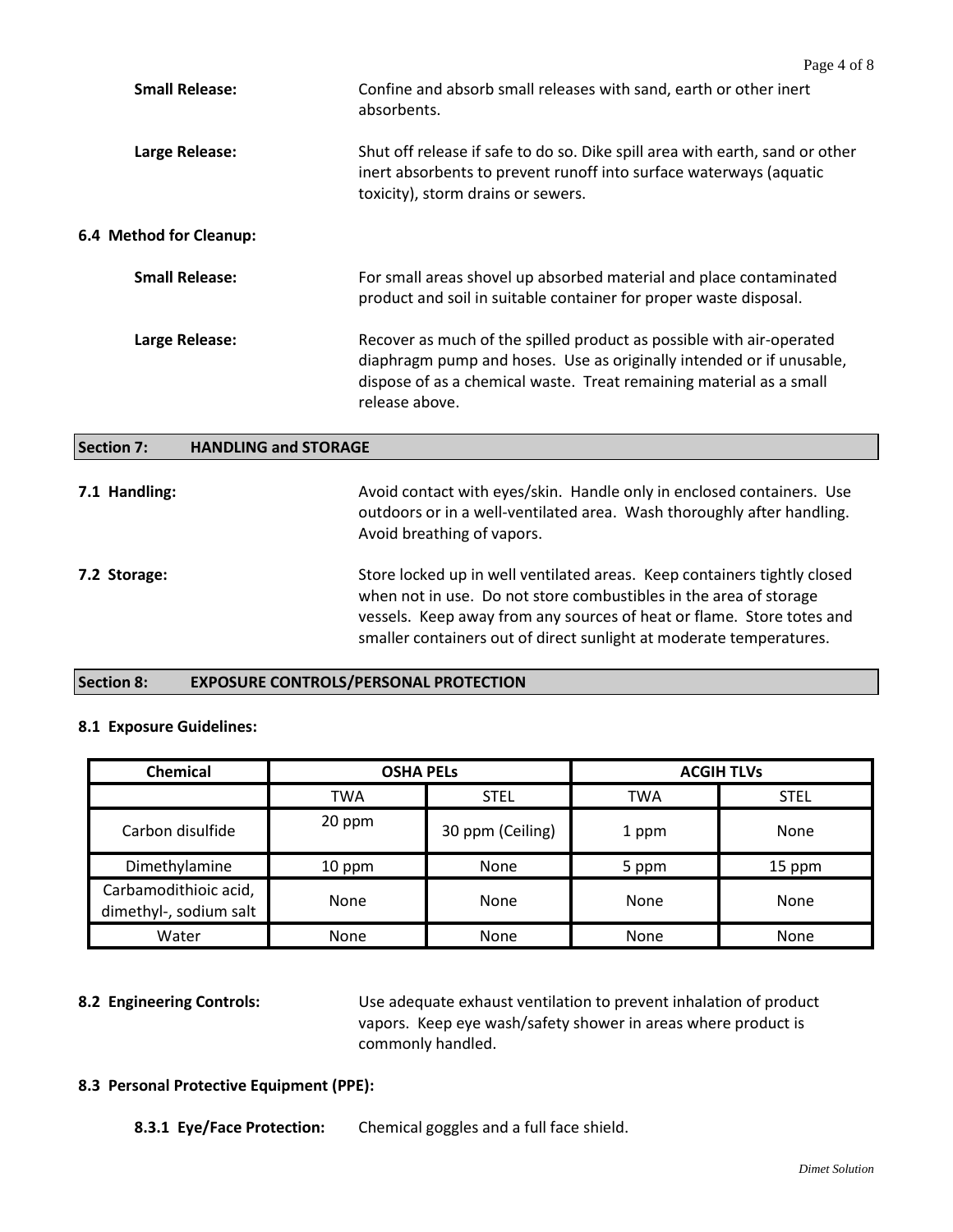- **8.3.2 Skin Protection:** Neoprene rubber gloves and apron or chemical suit should be worn to prevent repeated contact with the liquid. Wash contaminated clothing prior to reuse.
- **8.3.3 Respiratory Protection:** Users handling Dimet should test their particular operation to assess whether the vapors evolving from the process present a respiratory exposure problem to workers. Depending on results, handlers may be required to wear self-contained breathing apparatus (SCBA), positive pressure (MSHA/NIOSH approved), air supplied respirator with full-face mask or a full-face respirator with organic cartridges.
- **8.3.4 Hygiene Considerations:** Common good industrial hygiene practices should be followed, such as washing thoroughly after handling and before eating or drinking.

#### **Section 9: PHYSICAL and CHEMICAL PROPERTIES**

| Clear yellow liquid.                           |
|------------------------------------------------|
| Amine (fish) odor.                             |
| 0.02 to 0.1 ppm (carbon disulfide).            |
| 0.047 ppm (dimethylamine).                     |
| > 13                                           |
| Salt out temperature is $> 32^{\circ}F$ (0°C). |
| 212°F (100°C)                                  |
| 201°F (93.9°C)                                 |
| Not determined                                 |
| Not applicable                                 |
| 1.3 to 50% (carbon disulfide).                 |
| 2.8 to 14.4% (dimethylamine).                  |
| 13 mm Hg @ 68°F (1.73 kpa @ 20°C).             |
| 1.17 to 1.19                                   |
| 1.17 to 1.18 (9.75 to 9.83 lbs/gal).           |
| Complete                                       |
| Not determined                                 |
| Not applicable                                 |
| Not determined                                 |
| 23 cps @ 72°F (22.2°C).                        |
|                                                |

#### **Section 10: STABILITY and REACTIVITY**

| 10.1 Reactivity:                         | Contact with acids will cause Carbon disulfide and Dimethylamine<br>to be evolved. |
|------------------------------------------|------------------------------------------------------------------------------------|
| 10.2 Chemical Stability:                 | This product is stable under normal (ambient) temperature and<br>pressure.         |
| 10.3 Possibility of Hazardous Reactions: | Acids and oxidizers.                                                               |
| 10.4 Conditions to Avoid:                | High heat and fire conditions.                                                     |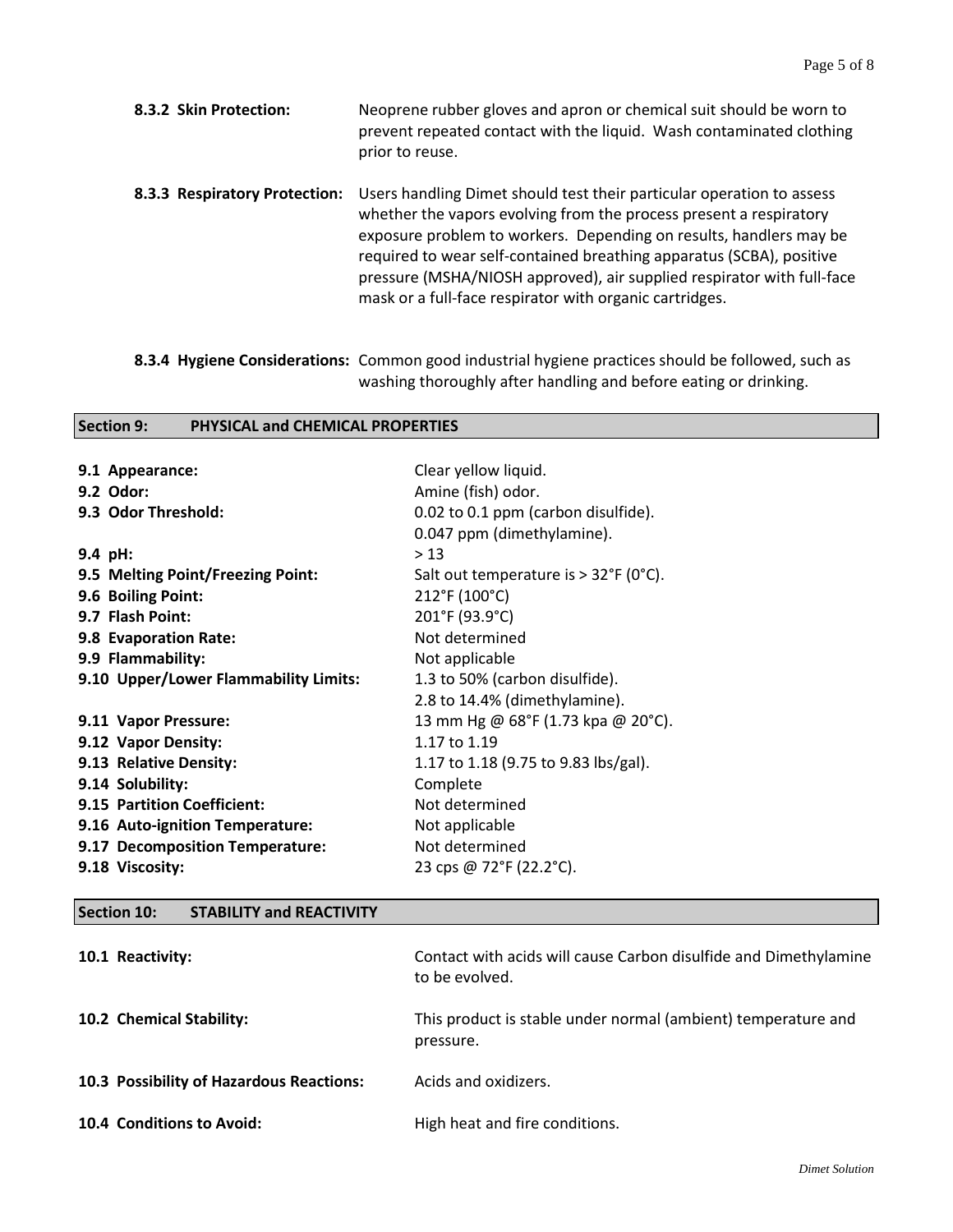| 10.5 Incompatible Materials:           | Acids and oxidizing agents. Dimet is not compatible with Copper<br>or its alloys (i.e. brass, bronze, etc.) These materials of<br>construction should not be utilized in handling systems or storage<br>containers for this product. |
|----------------------------------------|--------------------------------------------------------------------------------------------------------------------------------------------------------------------------------------------------------------------------------------|
| 10.6 Hazardous Decomposition Products: | Heating this product will evolve Carbon disulfide and                                                                                                                                                                                |

Dimethylamine.

### **Section 11: TOXICOLOGICAL INFORMATION**

| 11.1 Oral:                    | Oral Rat LD <sub>50</sub> : 1,000 mg/kg. (sodium dimethyldithiocarbamate)                                                                                                                                      |
|-------------------------------|----------------------------------------------------------------------------------------------------------------------------------------------------------------------------------------------------------------|
| 11.2 Dermal:                  | Acute dermal limit test, rabbits (24 hrs.) > 2,000 mg/kg bw. (sodium<br>dimethyldithiocarbamate)<br>Corrosiveness/irritation rabbits (4 hrs. - slight irritating). (sodium<br>dimethyldithiocarbamate)         |
| 11.3 Inhalation:              | Acute inhalation limit test, rats (4 hrs.) 2.05 mg/L. (sodium<br>dimethyldithiocarbamate)                                                                                                                      |
| 11.4 Eyes:                    | No data available.                                                                                                                                                                                             |
| 11.5 Chronic/Carcinogenicity: | Not listed in NTP, IARC or by OSHA.                                                                                                                                                                            |
| 11.6 Teratology:              | No data available.                                                                                                                                                                                             |
| 11.7 Reproduction:            | No data available.                                                                                                                                                                                             |
| 11.8 Mutagenicity:            | Rubber and Plastics Adhesive Panel concludes sodium<br>dimethyldithiocarbamate is weakly mutagenic to bacteria but not<br>mutagenic to mammalian cells, in vitro, and that no further testing is<br>warranted. |

# **Section 12: ECOLOGICAL INFORMATION**

| 12.1 Ecotoxicity:                 | Flow-through acute 96 hour $- LC_{50}$ : for sheepshead minnow is 60.1 mg/l.<br>(sodium dimethyldithiocarbamate)<br>Static acute 96 hour $- LC_{50}$ : for rainbow trout is 0.85 mg/l. (sodium<br>dimethyldithiocarbamate) |
|-----------------------------------|----------------------------------------------------------------------------------------------------------------------------------------------------------------------------------------------------------------------------|
| 12.2 Persistence & Degradability: | No data available.                                                                                                                                                                                                         |
| 12.3 Bioaccumulative Potential:   | No data available.                                                                                                                                                                                                         |
| 12.4 Mobility in Soil:            | No data available.                                                                                                                                                                                                         |
| 12.5 Other Adverse Effects:       | None                                                                                                                                                                                                                       |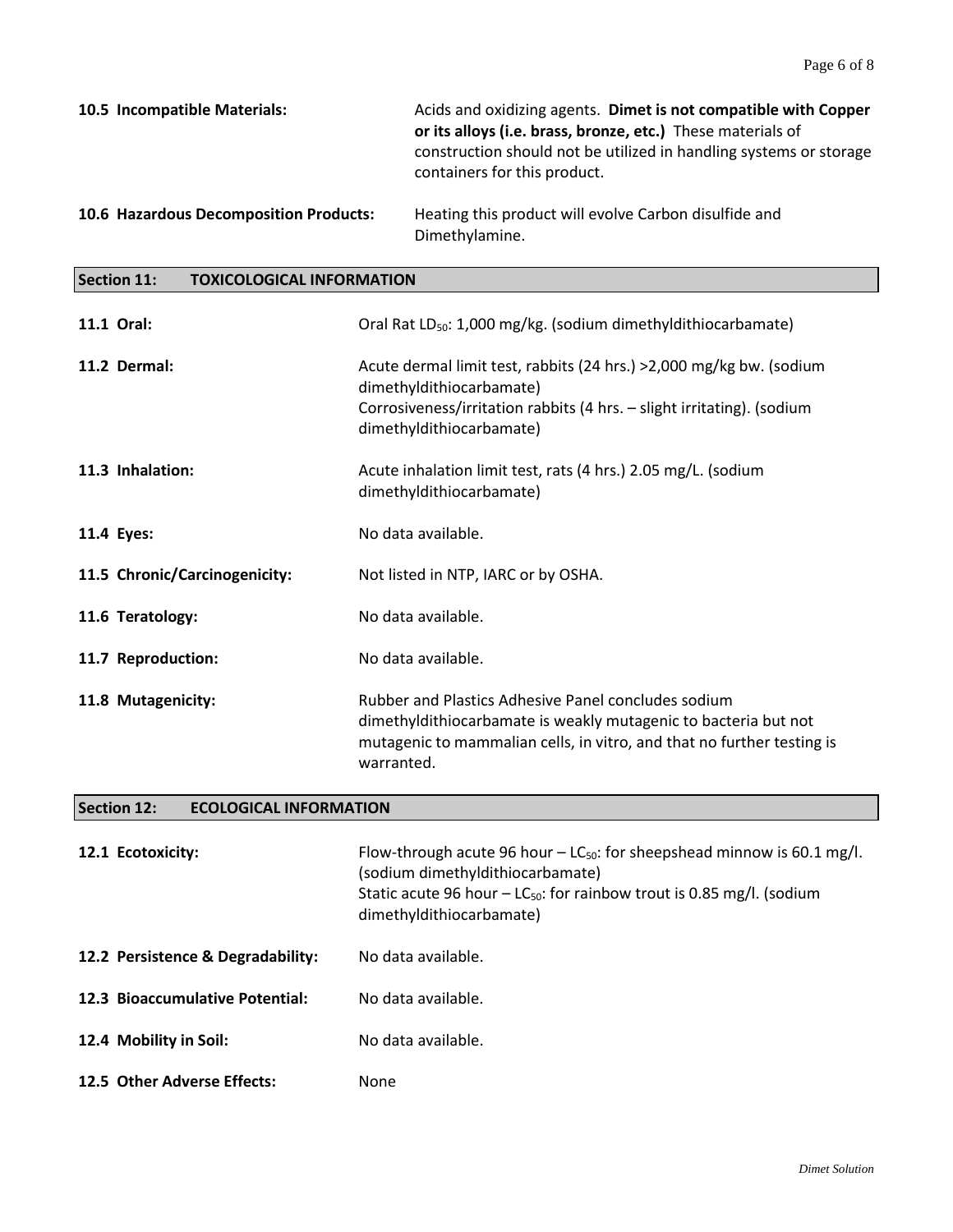#### **Section 13: DISPOSAL CONSIDERATIONS**

Consult federal, state and local regulations for disposal requirements.

#### **Section 14: TRANSPORT INFORMATION**

#### **14.1 Basic Shipping Description:**

| 14.1.1 Proper Shipping Name:  | Caustic alkali liquids n.o.s. (sodium dimethyldithiocarbamate). |
|-------------------------------|-----------------------------------------------------------------|
| 14.1.2 Hazard Classes:        | 8                                                               |
| 14.1.3 Identification Number: | UN 1719                                                         |
| 14.1.4 Packing Group:         |                                                                 |
| 14.1.5 Hazardous Substance:   | Nο                                                              |
| 14.1.6 Marine Pollutant:      | No                                                              |

### **14.2 Additional Information:**

**14.2.1 Other DOT Requirements:**

| 14.2.1.1 Reportable Quantity: No |           |
|----------------------------------|-----------|
| 14.2.1.2 Placard(s):             | Corrosive |
| 14.2.1.3 $Label(s)$ :            | Corrosive |

14.2.2 USCG Classification: Not determined

**14.2.3 International Transportation:**

| 14.2.3.1 IMO:                    | Caustic alkali liquids n.o.s. (sodium dimethyldithiocarbamate). |
|----------------------------------|-----------------------------------------------------------------|
| 14.2.3.2 IATA:                   | Caustic alkali liquids n.o.s. (sodium dimethyldithiocarbamate). |
| 14.2.3.3 TDG (Canada):           | Caustic alkali liquids n.o.s. (sodium dimethyldithiocarbamate). |
| 14.2.3.4 ADR (Europe):           | Caustic alkali liquids n.o.s. (sodium dimethyldithiocarbamate). |
| 14.2.3.5 ADG (Australia):        | Caustic alkali liquids n.o.s. (sodium dimethyldithiocarbamate). |
| 14.2.4 Emergency Response Guide: | 154                                                             |
| 14.2.5 ERAP - Canada:            | Not applicable                                                  |
| 14.2.6 Special Precautions:      | Not applicable                                                  |

**Section 15: REGULATORY INFORMATION**

#### **15.1 U.S. Federal Regulations:**

| 15.1.1 OSHA: | This product is considered hazardous under the criteria of the<br>Federal OSHA Hazard Communication Standard (29 CFR<br>1910.1200). |
|--------------|-------------------------------------------------------------------------------------------------------------------------------------|
| 15.1.2 TSCA: | Product is contained in USEPA Toxic Substance Control Act<br>Inventory.                                                             |